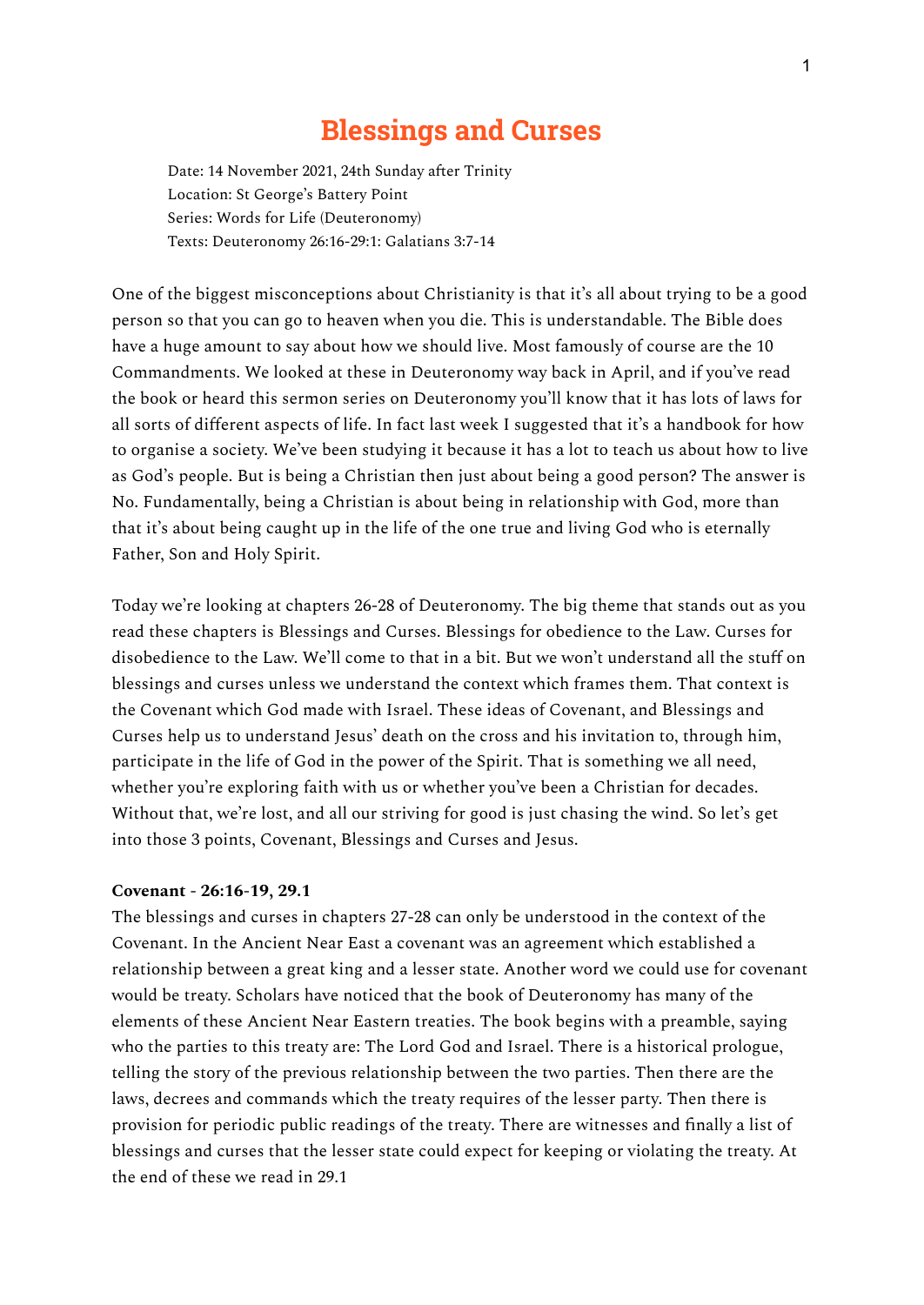These are the terms of the covenant the Lord commanded Moses to make with the Israelites in Moab, in addition to the covenant he had made with them at Horeb.

I spoke to Bill Stewart, the rector at St James Lenah Valley about today's text. He's an Old Testament scholar. He sent me an email with a picture of the earliest full text of the kind of Ancient Treaty or Covenant. It's called the "Disk Inscription of Yakhdun-Lim", king of Mari, in eastern Syria, from around 1800 BC. And, a bit like in chapter 27, it's written on a stone tablet. Bill sent me a photo.



We don't quite have an exact contemporary parallel to a covenant. A business contract is similar in that it outlines the nature of the relationship two parties are entering into and the consequences should either side not abide by the terms of the contract. Perhaps the closest example would be a prenuptial agreement. This emphases the intimate relationship that is about to be entered into in the marriage, and the consequences should either party violate that marriage. A covenant then is about relationship and responsibility.

So in Deuteronomy, on the eve of their crossing the Jordan and entering the promised land, Moses tells Israel the story of her relationship with the Lord God. How he rescued her from slavery in Egypt; how he revealed himself to her at Mt Sinai, and how she repeatedly rebelled against him. We pick up the story at the end of a long series of laws, from chapter 12-26. These laws are framed, before and after, in those covenantal terms blessings and curses. So 11:26 reads.

See, I am setting before you today a blessing and a curse— **27** the blessing if you obey the commands of the Lord your God that I am giving you today; **28** the curse if you disobey the commands of the Lord your God and turn from the way that I command you today by following other gods, which you have not known. $^{\rm 1}$ 

In 26:17-19 Moses summarises the covenant, with its benefits and obligations, that God has made with Israel. Through this covenant Israel has become the Lord's people and he their God. On the one hand Israel has committed herself to the Lord as her God, and this means that she will obey his laws.

**17** You have declared this day that the Lord is your God and that you will walk in obedience to him, that you will keep his decrees, commands and laws—that you will listen to him.

On the other, the Lord has committed himself to Israel as his people, and he will bless her. **18** And the Lord has declared this day that you are his people, his treasured possession as he promised, and that you are to keep all his commands. **19** He has declared that he will set you in praise, fame and honor high above all the nations he

 $11:26-28$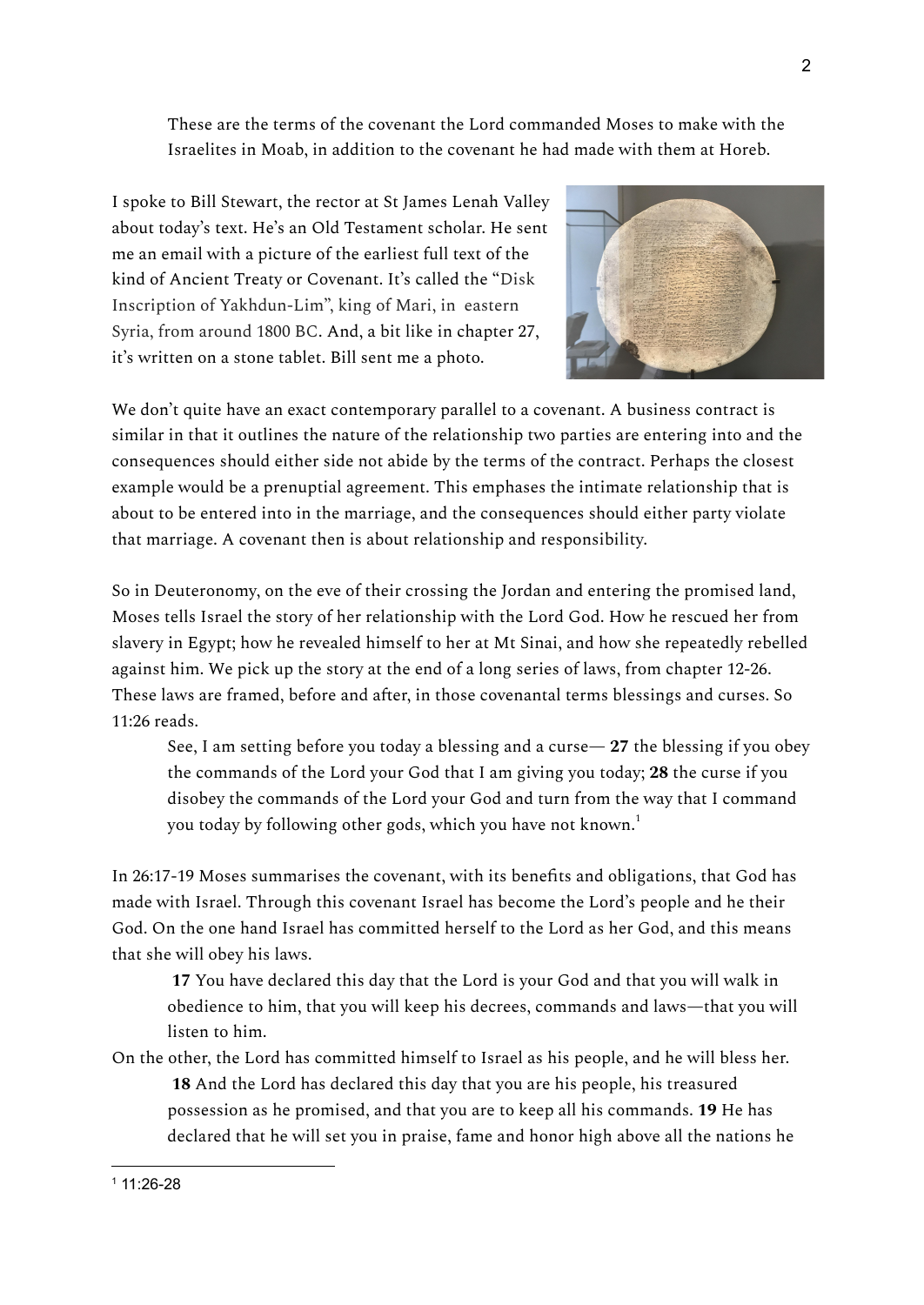has made and that you will be a people holy to the Lord your God, as he promised. Chapter 27-28 outline that final section of the covenant framework - the blessings and curses of the covenant and this brings us to point 2.

## **Blessings and Curses - 27-28**

What can Israel expect if she keeps the covenant and walks in obedience to all that God has commanded? What can she expect if she breaks the covenant? In 27:14-16, the people of Israel accept the consequences for violating the terms of the covenant outlined in the Law. What this looks like is when Israel has crossed into the promised land, the people are to assemble and the priests tell the people a series of curses and the people respond with Amen, which means "I agree." So for example, verse 15 begins with the second commandment.

**15** "Cursed is anyone who makes an idol—a thing detestable to the Lord, the work of skilled hands—and sets it up in secret."

Then all the people shall say, "Amen!"

Verse 19 recalls the social justice legislation of the Law.

**19** "Cursed is anyone who withholds justice from the foreigner, the fatherless or the widow."

Then all the people shall say, "Amen!"

Then finally, verse 26 says.

**26** "Cursed is anyone who does not uphold the words of this law by carrying them out."

Then all the people shall say, "Amen!"

Keep that last one in mind when we come to Jesus.

Chapter 28:1-14 Outline the blessings God promises for keeping the covenant. The blessings begin with family blessings and then move to national blessings.

If you fully obey the Lord your God and carefully follow all his commands I give you today, the Lord your God will set you high above all the nations on earth. **2** All these blessings will come on you and accompany you if you obey the Lord your God:

**3** You will be blessed in the city and blessed in the country.

**4** The fruit of your womb will be blessed, and the crops of your land and the young of your livestock—the calves of your herds and the lambs of your flocks.

**5** Your basket and your kneading trough will be blessed.

**6** You will be blessed when you come in and blessed when you go out.

**7** The Lord will grant that the enemies who rise up against you will be defeated

before you. They will come at you from one direction but flee from you in seven. What's interesting in verses 9-10 is that through these blessings the nations will see that Israel are God's people. In this sense, God binds his own reputation to Israel and how she is seen by the nations.

**9** The Lord will establish you as his holy people, as he promised you on oath, if you keep the commands of the Lord your God and walk in obedience to him. **10** Then all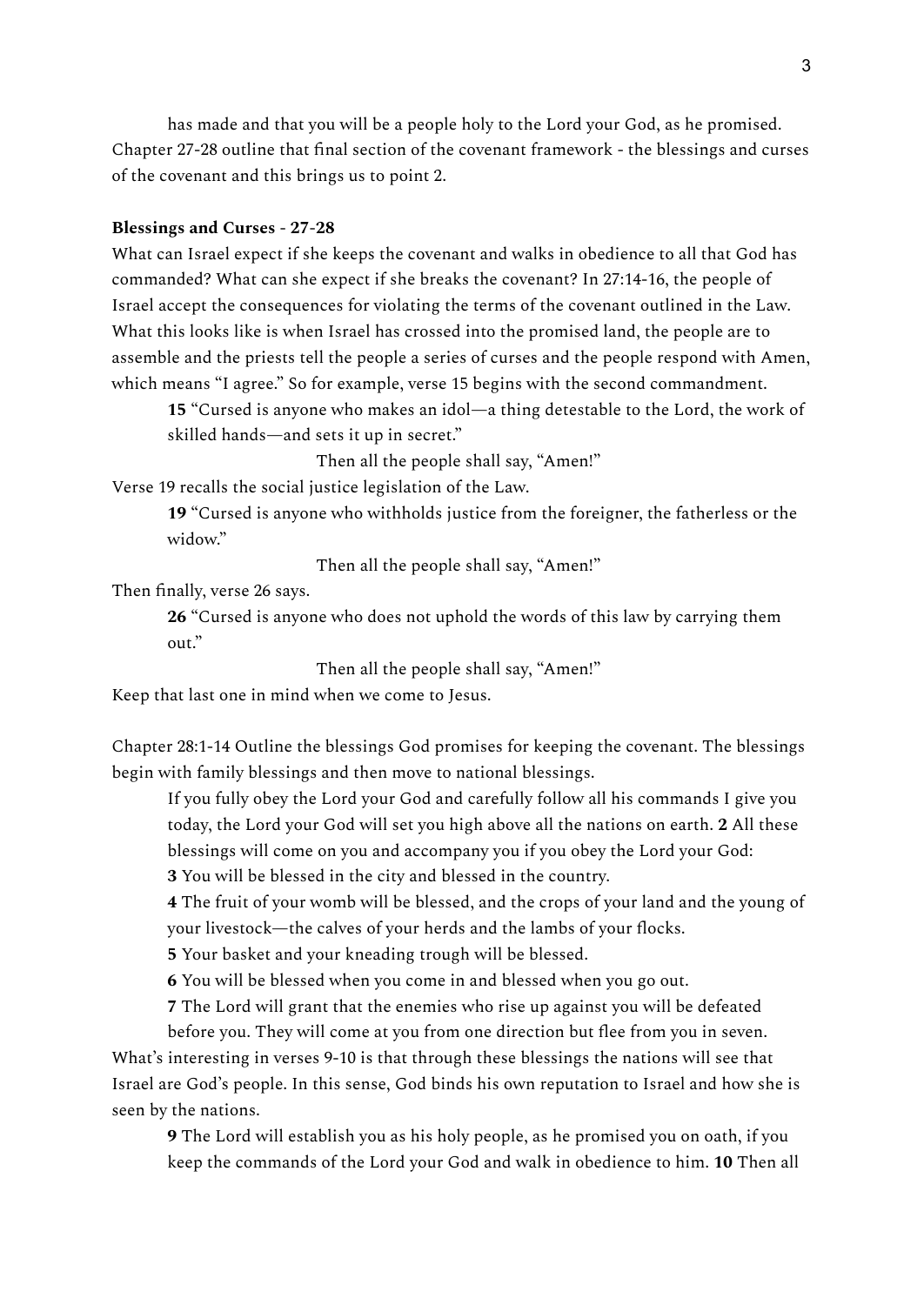the peoples on earth will see that you are called by the name of the Lord, and they will fear you.

The rest of chapter 28, verses 15-68 detail what are the curses for disobedience. The first thing to note about them is that they are a reversal of the blessings promised for obedience. So

You will be cursed in the city, and cursed in the country.

Your basket and your kneading trough will be cursed.

The fruit of your womb will be cursed, and the crops of your land, and the calves of your herds and the lambs of your flock.

What follows is some of the most grim reading in the Bible. There is the promise of plague, drought, military defeat, enslavement and exile. Things will be so bad that while besieged by her enemies, the people will resort to cannibalism. The plagues that God sent upon Egypt will come upon Israel and in the end they will be scattered among the nations.

When we think about blessings and curses, we can think about them in an impersonal way. That is, we can have an unconscious assumption that the universe is a kind of machine of cause and effect. If you do good then you'll be blessed, and if you do evil, then you'll be cursed. What is clear in these chapters however is that life is in God's hands. God will bless and God will curse, because these are ultimately expressions of the relationship between God and Israel. At this point we might ask, "How can God say things like this?" THis chapter shows that God wants to bless his people. He has set his affections on them. He has rescued them from slavery in Egypt and taken them as his own. He wants them to worship him and to live how he calls them to live, lives of justice and generosity and peace. He knows that it is tempting to follow the gods of the surrounding nations and to live like them. And he knows that to turn away from him is to turn from life to death. The curses of this chapter function to warn Israel in the strongest possible terms not to forsake God and his ways.

Tragically though Israel did not heed God's warnings. Although he sent prophet after prophet, Israel repeatedly refused to listen. She broke the covenant God had made with her. She turned away to worship other gods. She turned away from God's law and became a corrupt and unjust society where from the king down the rich and the strong oppressed the poor and the weak. And so, after generations of warning many of the curses came to pass. The northern kingdom fell in 722 to the Assyrians. 140 years later the prophet Jeremiah records people eating their children in the siege of Jerusalem. Finally in 586 the city was destroyed and most of the remaining Jews taken into exile. It was an utter disaster.

So far we've focussed simply on understanding this text in its ancient context and in the life of ancient Israel. But does it have anything to say to us today? What difference does Jesus make to how we read it? That brings us to point 3.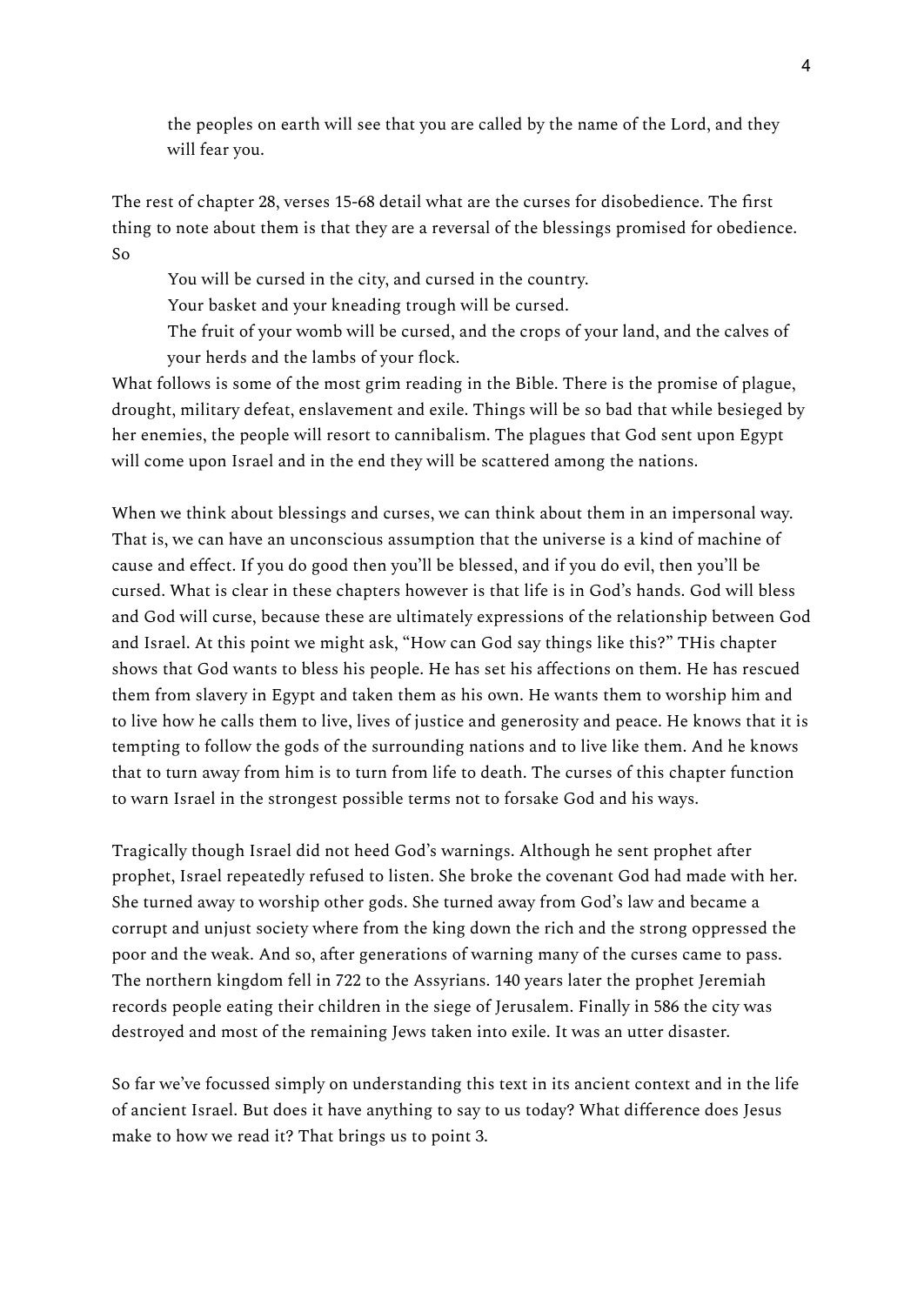## **Jesus**

The promise to Israel of blessings for obedience and curses for disobedience highlights a fundamental tension in the story of Deuteronomy and the story of the Bible. Way back in Genesis 12 God chose Abraham and promised that through his descendants all peoples on earth would be blessed. That blessing was to begin through the life of justice and righteousness that Abraham's family was meant to live. But what if they failed in this? Abraham's own life was a story of failure and unbelief, mixed with trust in God. Fast forward to Israel, and she had already spent 40 years in the wilderness because of her sin before Moses preached Deuteronomy to her. Would she stay faithful to God? Could she keep God's laws? What would happen if she broke the covenant? Would her sin undermine God's promise?

The apostle Paul speaks to this in Galatians 3. He's answering the question, how are we justified, that is, how do we come into right relationship with God? Is it through faith or through obedience to the Law? He picks up Moses' words at the end of Deuteronomy 27. This is what he says in verse 10.

For all who rely on the works of the law are under a curse, as it is written: 'Cursed is everyone who does not continue to do everything written in the Book of the Law.' Paul's point is that no one can "continue to do *everything* written in the Law". We all break it. Israel broke it and so were under the curse of the covenant. But this is a picture of the state of all humanity. Our first parents doubted God's goodness, rejected his word and disobeyed

God's one command, and so they and all their descendents came under the curse of sin. To rely on good deeds to put us in the right with God is futile arrogance, because we all fail. And so Paul says,

11 Clearly no one who relies on the law is justified before God, because 'the righteous will live by faith.'

But he goes on, verse 13.

13 Christ redeemed us from the curse of the law by becoming a curse for us, for it is written: 'Cursed is everyone who is hung on a pole.'

Here is the great exchange at the heart of the Christian faith. By rights, like Israel, we stand under God's curse. But out of his great love for us, because he wants us to be his children, in the person of Jesus Christ, God himself stepped in to take the curse for us. On the cross as Jesus hung on the tree, all God's righteous judgment against human rebellion and wickedness, all his fury against our grotesque idolatry that would worship ourselves and gods of our own making and so debase ourselves and defy him, that curse on my sin and your sin, fell on Jesus instead of us. He took the curses of the covenant so that we might receive the blessings of the covenant.

And so Paul continues,

14 He redeemed us in order that the blessing given to Abraham might come to the Gentiles through Christ Jesus, so that by faith we might receive the promise of the